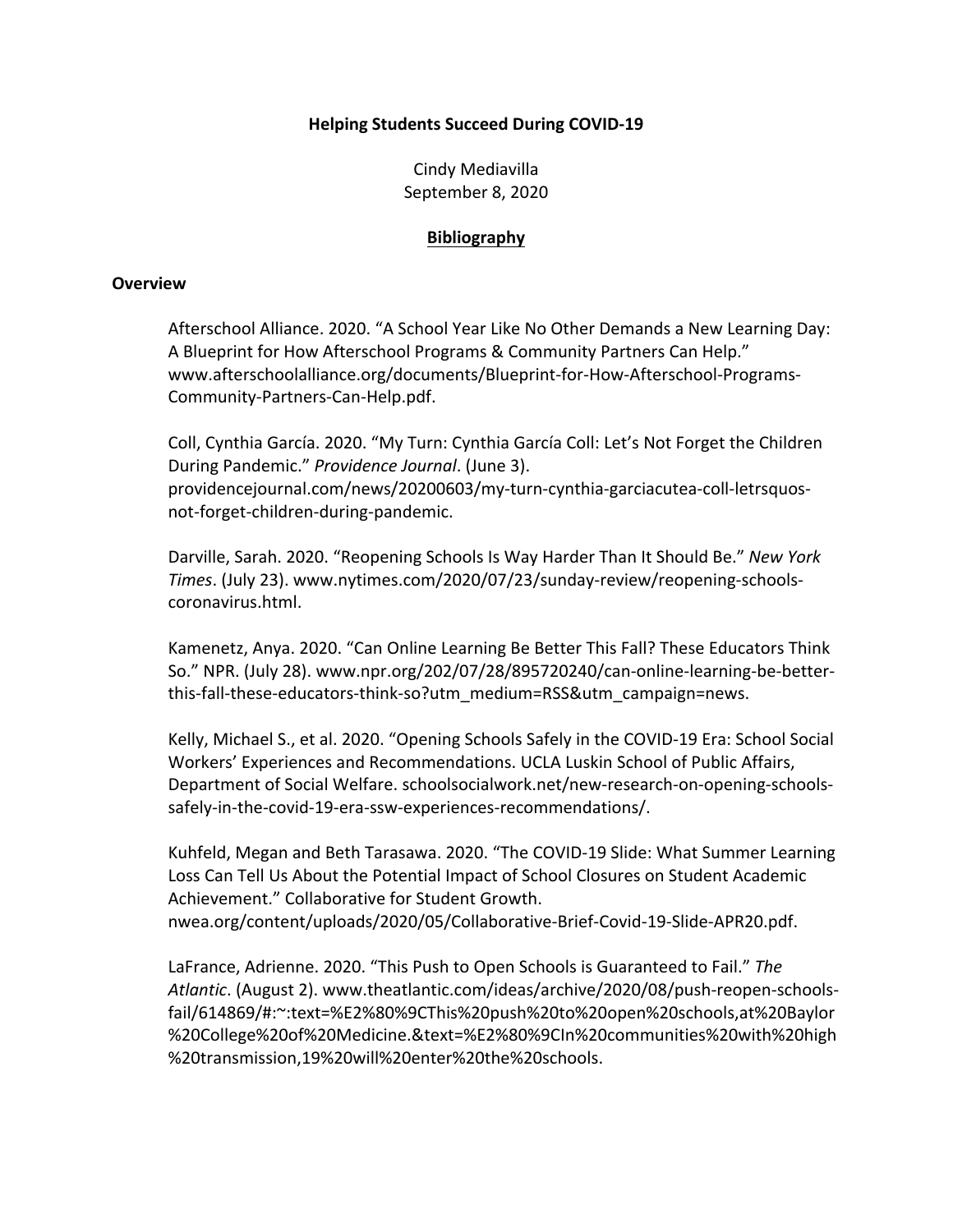Mediavilla, Cindy. 2018. *Creating & Managing the Full-Service Homework Center*. Chicago: American Library Association.

Public Library Association. 2020. "Public Libraries Respond to COVID-19" [webinar series]. bit.ly/2Ce4obA.

Public Library Association. 2020. "Public Libraries Respond to COVID-19: Survey of Response & Activities; Results Collected March 24-April 1, 2020." www.ala.org/pla/sites/ala.org.pla/files/content/advocacy/covid-19/PLA-Libraries-Respond-Survey\_Aggregate-Results\_FINAL2.pdf.

# **Connectivity**

Busby, John, Julia Tanberk, and BroadbandNow Team. 2020. "FCC Reports Broadband Unavailable to 21.3 Million Americans, BroadbandNow Study Indicates 42 Million Do Not Have Access." (February 3). broadbandnow.com/research/fcc-underestimatesunserved-by-50-percent.

"From Book Delivery to Virtual Scavenger Hunts: How Arizona is Helping Libraries and Communities Stay Connected." 2020. Institute of Museum and Library Services. (August 26). www.imls.gov/grant-spotlights/book-delivery-virtual-scavenger-hunts-how-arizonahelping-libraries-and-communities.

Goldstein, Dana. 2020. "Coronavirus is Shutting Schools. Is America Ready for Virtual Learning?" *New York Times.* (March 13). www.nytimes.com/2020/03/13/us/virtuallearning-challenges.html.

Lee, Nicol Turner. 2020. "What Coronavirus Reveals About the Digital Divide Between Schools and Communities." Brookings. (March 17). www.brookings.edu/blog/techtank/2020/03/17/what-the-coronavirus-reveals-aboutthe-digital-divide-between-schools-and-communities/.

Vogels, Emily A., et al. 2020. "53% of Americans Say the Internet Has Been Essential During the COVID-19 Outbreak." Pew Research Center. (April 30). www.pewresearch.org/internet/2020/04/30/53-of-americans-say-the-internet-hasbeen-essential-during-the-covid-19-outbreak/.

Wilcox, James K. 2020. "Libraries and Schools Are Bridging the Digital Divide During the Coronavirus Pandemic." *Consumer Reports*. (April 29). consumerreports.org/technologytelecommunications/libraries-and-schools-bridging-the-digital-divide-during-thecoronavirus-pandemic/.

Williamsburg Regional Library. "WRL WiFi Hotspots." www.wrl.org/wrl-comes-toyou/wrl-wifi-hotspots/.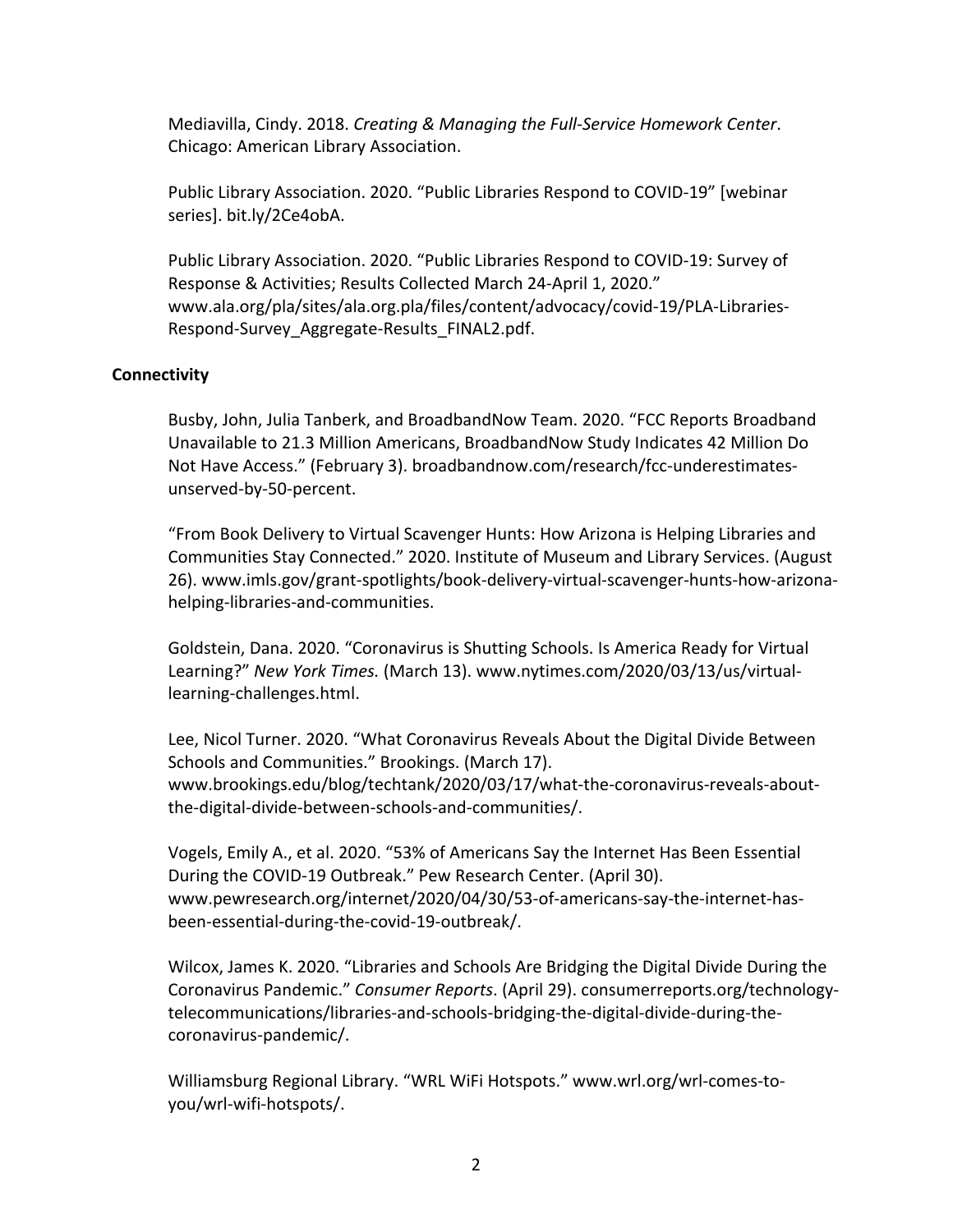### **Online Resources**

Multnomah County Library. "Homework Center." multcolib.org/homework-center.

Santa Barbara Public Library. 2020. "Como Buscar Materiales en Español en Hoopla." [How to Search for Materials on Hoopla]. (March 20). www.youtube.com/watch?v=cjnpFkskqys&list=PLXlfRTEkcc2y8f-IPqORoTYvA3SO10Gth.

Sonoma County Library. 2019. "Como Empezar con el Chromekit." [How to Use Chromekit]. (November 19). www.youtube.com/watch?v=6IvE8h8tYUI&list=PL2s5lYj17\_Woo5dox7yOlDrJOKfunHDk u&index=6.

Sonoma County Library. 2020. "Nuevos Servicios Para Adultos en Su Biblioteca." [New Adult Services at the Library]. (July 23). www.youtube.com/watch?v=vkKXf9gFu-4.

Wake Forest University. "Virtual Tutoring for WSFCS K-12 Students." communityengagement.wfu.edu/virtual-engagement/virtual-tutoring/.

### **Reading Programs and Resources**

Beecher, Alyson. 2020. "Young Readers Need Eye Smiles and Lots of Books." *School Library Journal*. (July 29). www.slj.com/?detailStory=Young-readers-need-eye-smilesand-lots-of-books-coronavirus-covid-19-ebooks-students-librarians.

Ishizuka, Kathy. 2020. "With Remote Learning Still the Norm, Publishers Extend Permissions for Read Alouds UPDATED." *School Library Journal*. (August 23). www.slj.com/?detailStory=remote-learning-still-the-norm-publishers-extendpermissions-for-read-alouds-COVID-19#:~:text=ACCESS%20DIGITIZED%20EDITION- ,With%20Remote%20Learning%20Still%20the%20Norm%2C%20Publishers,Permissions %20for%20Read%20Alouds%20UPDATED&text=Oni%20Press%2C%20Just%20Us%20Bo oks,to%20read%20books%20aloud%20online.

Jacobson, Linda. 2020. "Family Bonding Over Books in Turbulent Times." *School Library Journal.* (August 27). www.slj.com/?detailStory=family-bonding-over-books-readingtogether-in-turbulent-times-COVID-coronavirus-sheltering-libraries.

Miller, Donnalyn. 2020. "Engaging Young People Through Read-Alouds." *School Library Journal*. (July 29). www.slj.com/?detailStory=Young-readers-need-eye-smiles-and-lotsof-books-coronavirus-covid-19-ebooks-students-librarians.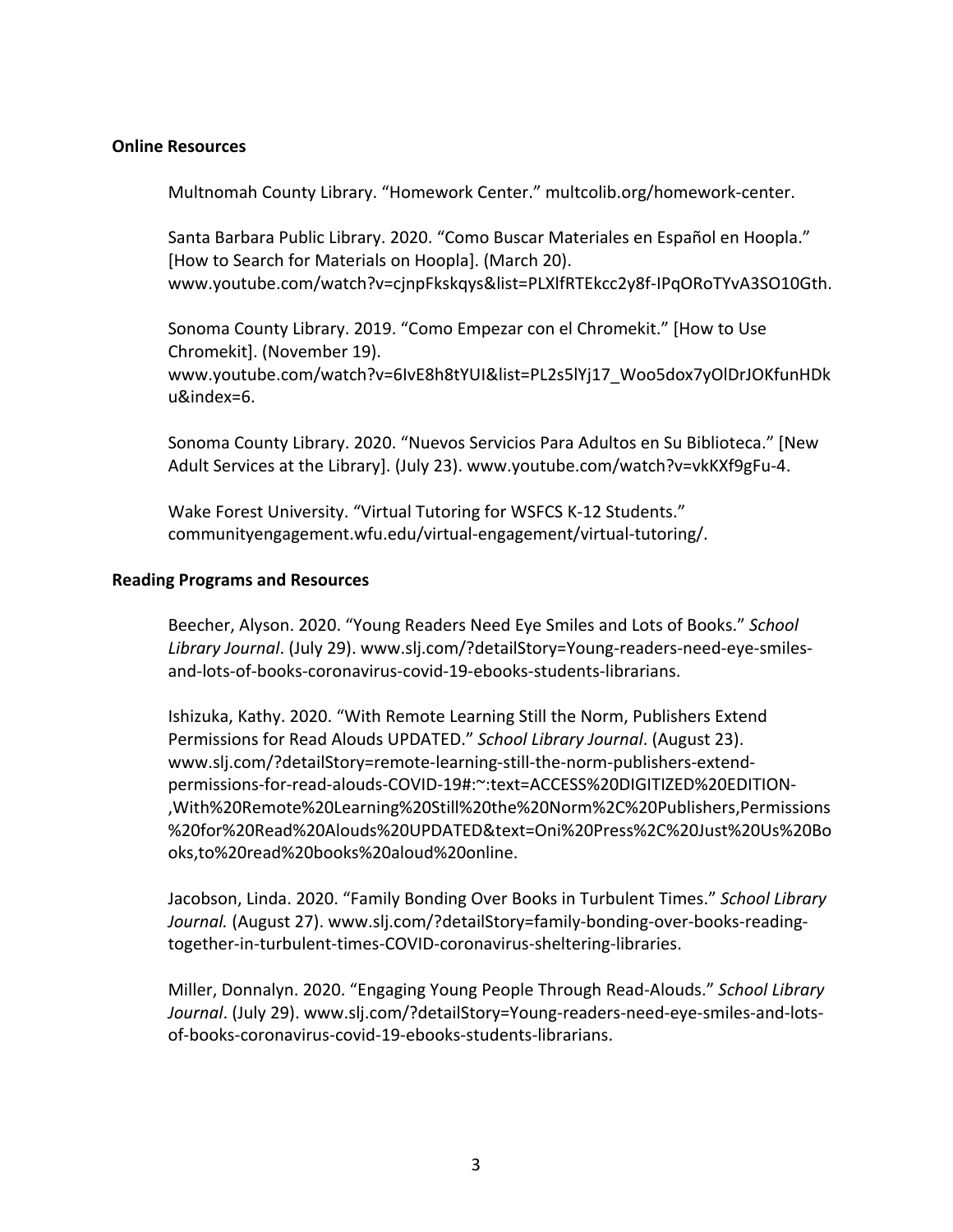### **Reaching Out to Schools**

Brooklyn Public Library. "Brooklyn Connections." www.bklynlibrary.org/brooklyncollection/connections.

"Recap: Libraries and COVID-19 Crisis, OCLC Virtual Town Hall." 2020. Webjunction.. (April 28). www.webjunction.org/news/webjunction/virtual-town-hallrecap.html?utm\_source=SFMC&utm\_medium=email&utm\_content=May+6+2020+Cros sroads&utm\_campaign=&utm\_term=WebJunctionCrossroads\_COMM.

### **Homeschool Families and Learning Pods**

Hunter, Christyna. 2014. "The Perfect Partnership: Public Libraries and Homeschoolers." *Public Libraries Online.* (April 9). publiclibrariesonline.org/2014/04/the-perfectpartnership-public-libraries-and-homeschoolers/*.*

Ishizuka, Kathy. 2020. "'Pods' for the People: Libraries Host Learning Pods to Serve Students in Need." *School Library Journal*. (August 27). www.schoollibraryjournal.com/?detailStory=pods-for-the-people-libraries-hostlearning-pods-to-serve-students-in-need-pandemic-covid-19-equity.

Leonhardt, David. 2020. "Remote Learning? No Thanks." *New York Times*. (July 23). www.nytimes.com/2020/07/23/briefing/home-schooling-coronavirus-portland-yourthursday-briefing.html.

Los Angeles Public Library. "Homeschooling Resources to the Rescue." lapl.org/collections-resources/blogs/lapl/home-school-rescue.

Lynch, Grace Hwang. 2020. "Homeschooling Families Tap into Library Services, From Storytime to Science Equipment." *School Library Journal*. (March 10). www.slj.com/?detailStory=Homeschooling-Families-students-Tap-into-Library-Servicesfrom-Storytime-to-Science-Equipment.

Pandemic Pods - Main. [Facebook]. www.facebook.com/groups/pandemicpodsf/.

Pannone, Sarah. 2019. "Homeschoolers' Experiences with the Public Library." *Children and Libraries*. (Spring). journals.ala.org/index.php/cal/article/view/6965.

Powers, Erin and Daniel Diaz. 2020. "Op-Ed: Tips on Remote Learning for Panicked Parents." *Los Angeles Times*. (August 11). www.latimes.com/opinion/story/2020-08- 11/distance-learning-tips-parents.

Tennessee State Library and Archives. "Homeschooling for Libraries." tsla.libguides.com/homeschoolingforlibraries.